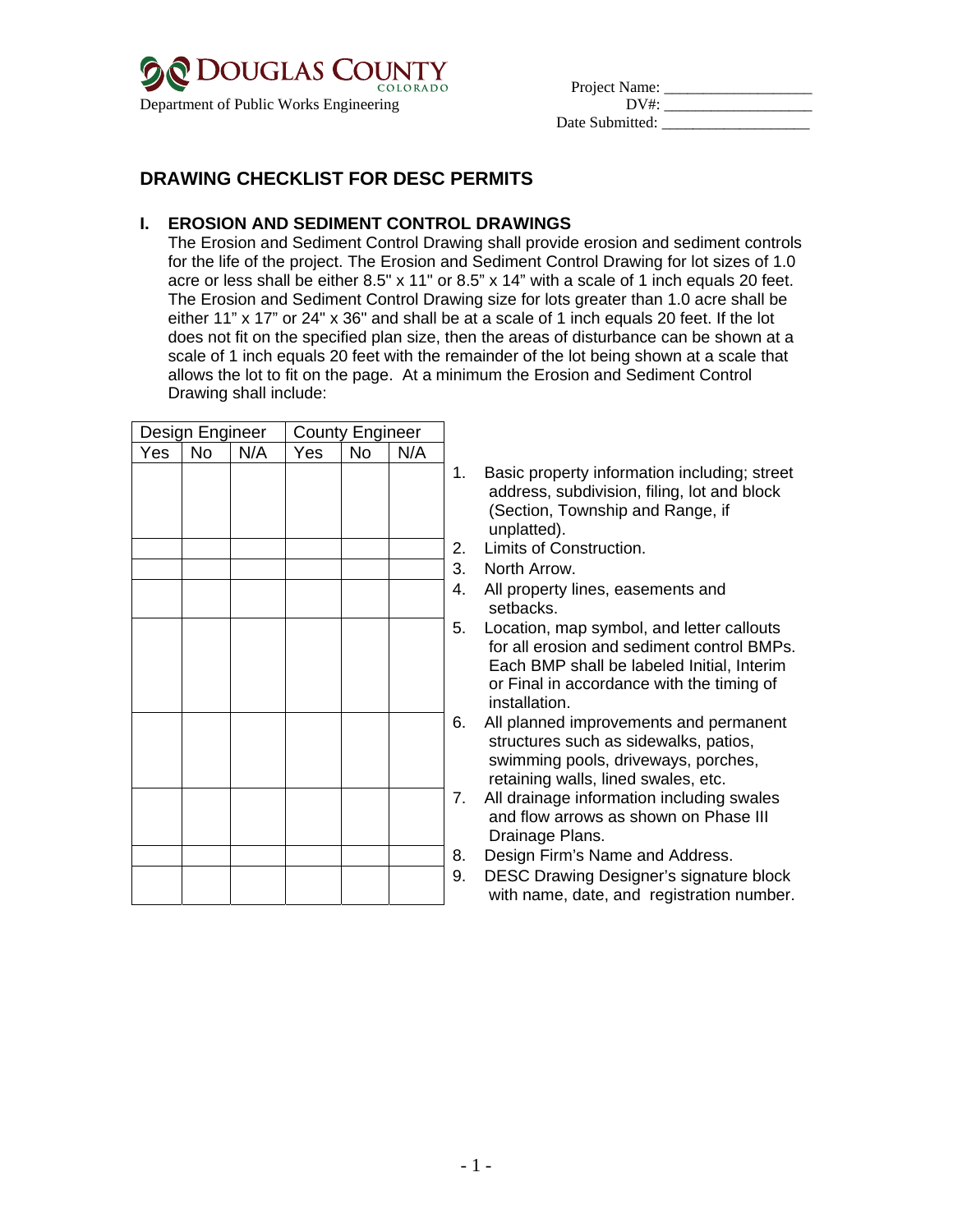| <b>DOUGLAS COUNTY</b> | COLORADO |
|-----------------------|----------|
|                       |          |

| COLORADO COLORADO                      | COLORADO | Project Name:   |  |
|----------------------------------------|----------|-----------------|--|
| Department of Public Works Engineering |          | DV#·            |  |
|                                        |          | Date Submitted: |  |

|     | Design Engineer |     | <b>County Engineer</b> |     |     |                                                                                                                                                                                                                                                                                                                                                             |
|-----|-----------------|-----|------------------------|-----|-----|-------------------------------------------------------------------------------------------------------------------------------------------------------------------------------------------------------------------------------------------------------------------------------------------------------------------------------------------------------------|
| Yes | No.             | N/A | Yes.                   | No. | N/A |                                                                                                                                                                                                                                                                                                                                                             |
|     |                 |     |                        |     |     | 10. Signature block shall include the following<br>note:<br>THE DRAINAGE, EROSION AND<br>SEDIMENT CONTROL DRAWING<br><b>INCLUDED HEREIN HAS BEEN</b><br>PREPARED UNDER MY DIRECT<br>SUPERVISION IN ACCORDANCE<br>WITH THE REQUIREMENTS OF THE<br><b>GRADING EROSION AND</b><br>SEDIMENT CONTROL (GESC)<br>CRITERIA MANUAL OF DOUGLAS<br>COUNTY, AS AMENDED. |
|     |                 |     |                        |     |     | 11. Douglas County DESC Acceptance Block.                                                                                                                                                                                                                                                                                                                   |

#### **II. DRAINAGE PLAN**

The Drainage Plan shall be lot specific, and shall provide the detailed final grading for the lot, and or disturbed area(s). The Drainage Plan for lot sizes of 1.0 acre or less shall either be 8.5" x 11" or 8.5" x 14" and shall be a scale of 1 inch equals 20 feet. The Drainage Plan size for lots greater than 1.0 acre shall either be 11" x 17" or 24" x 36" and shall be at a scale of 1 inch equals 20 feet. If the lot does not fit on the specified plan size, then the areas of disturbance can be shown at a scale of 1 inch equals 20 feet with the remainder of the lot being shown at a scale that allows the lot to fit on the page.

|     | Design Engineer |     |     | <b>County Engineer</b> |     |                |
|-----|-----------------|-----|-----|------------------------|-----|----------------|
| Yes | No              | N/A | Yes | $\overline{N}$         | N/A |                |
|     |                 |     |     |                        |     |                |
|     |                 |     |     |                        |     |                |
|     |                 |     |     |                        |     |                |
|     |                 |     |     |                        |     | $\frac{1}{2}$  |
|     |                 |     |     |                        |     |                |
|     |                 |     |     |                        |     |                |
|     |                 |     |     |                        |     | $\ddot{\cdot}$ |
|     |                 |     |     |                        |     |                |
|     |                 |     |     |                        |     |                |
|     |                 |     |     |                        |     | ı              |
|     |                 |     |     |                        |     |                |
|     |                 |     |     |                        |     |                |
|     |                 |     |     |                        |     |                |
|     |                 |     |     |                        |     | ŀ              |
|     |                 |     |     |                        |     |                |
|     |                 |     |     |                        |     |                |
|     |                 |     |     |                        |     |                |
|     |                 |     |     |                        |     |                |
|     |                 |     |     |                        |     | (              |
|     |                 |     |     |                        |     |                |
|     |                 |     |     |                        |     |                |

- 1. Basic property information including: street address; subdivision; filing; lot and block (Section, Township and Range, if unplatted). 2. North Arrow
- 3. All property lines, easements and setbacks.
- 4. FEMA Floodplain limits shall be shown if there is floodplain on the lot.
- 5. Spot elevations and drainage flow arrows to accurately illustrate the site drainage patterns. At a minimum the plan shall contain:
- A. Drainage swales labeled with spot elevations to the nearest 1/10 of a foot, and drainage flow arrows, illustrated to the nearest 1%, starting at the high points and along the swale at 25 foot intervals
- B. Spot elevations, to the nearest 1/10 of a foot at each foundation corner, each point of elevation change, top of driveway at the garage entrance and point of driveway discharge.
- C. Slopes illustrated with an arrow showing the direction of flow to the nearest 1%, for a distance of 10 feet from the top of backfill at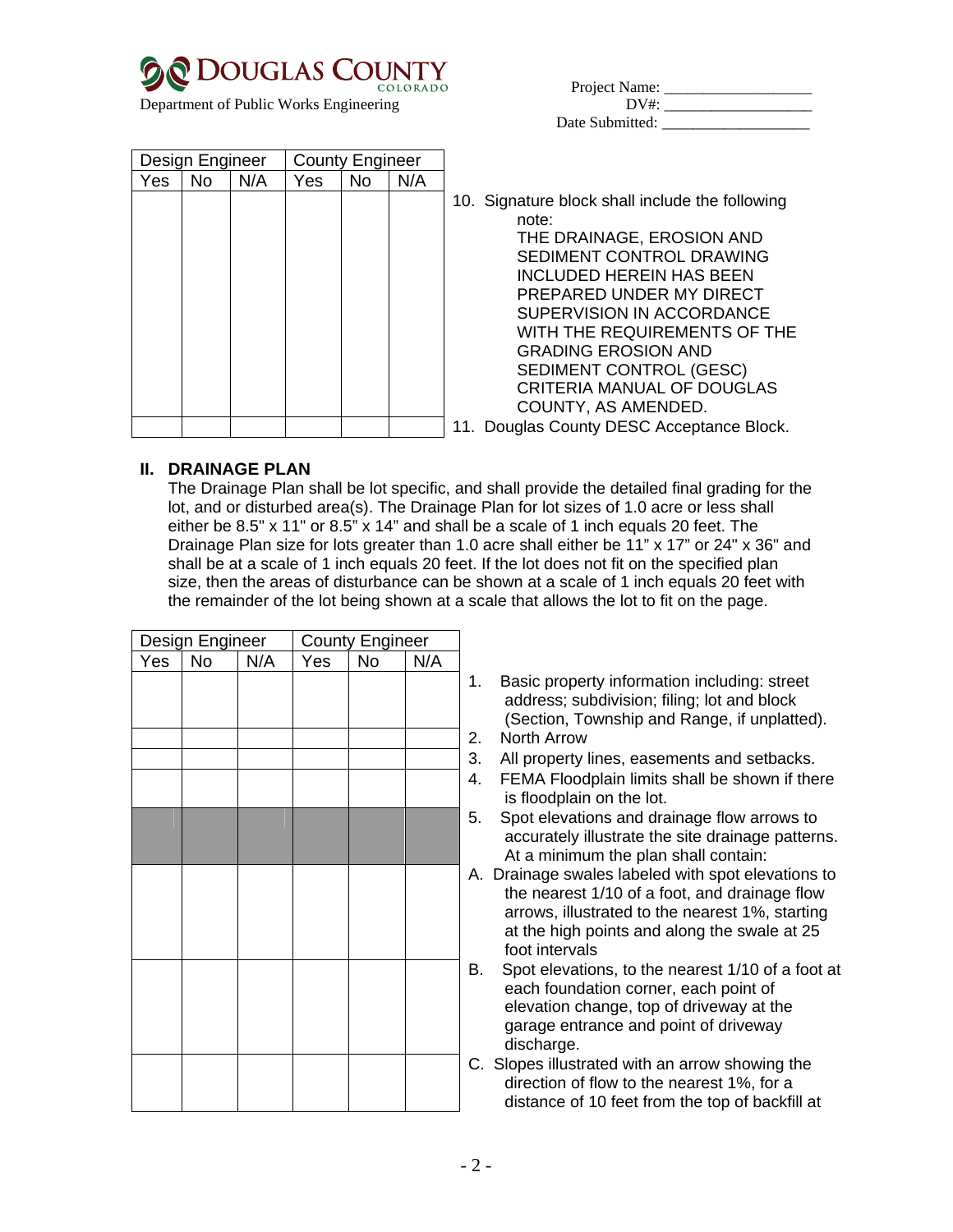

| Design Engineer |    | <b>County Engineer</b> |     |    |     |                  |
|-----------------|----|------------------------|-----|----|-----|------------------|
| Yes             | No | N/A                    | Yes | No | N/A |                  |
|                 |    |                        |     |    |     |                  |
|                 |    |                        |     |    |     |                  |
|                 |    |                        |     |    |     |                  |
|                 |    |                        |     |    |     | 6                |
|                 |    |                        |     |    |     |                  |
|                 |    |                        |     |    |     |                  |
|                 |    |                        |     |    |     |                  |
|                 |    |                        |     |    |     | $\frac{7}{8}$    |
|                 |    |                        |     |    |     |                  |
|                 |    |                        |     |    |     | 9                |
|                 |    |                        |     |    |     |                  |
|                 |    |                        |     |    |     |                  |
|                 |    |                        |     |    |     |                  |
|                 |    |                        |     |    |     |                  |
|                 |    |                        |     |    |     |                  |
|                 |    |                        |     |    |     |                  |
|                 |    |                        |     |    |     |                  |
|                 |    |                        |     |    |     |                  |
|                 |    |                        |     |    |     | 1<br>$\mathbf 1$ |
|                 |    |                        |     |    |     |                  |
|                 |    |                        |     |    |     |                  |
|                 |    |                        |     |    |     |                  |
|                 |    |                        |     |    |     |                  |

| COLORADO                               | COLORADO | Project Name:   |  |
|----------------------------------------|----------|-----------------|--|
| Department of Public Works Engineering |          | DV#·            |  |
|                                        |          | Date Submitted: |  |

foundation for each foundation corner along the foundation at 20 foot intervals and each point of foundation elevation change.

- 6. Label locations where existing stormwater runoff enters the lots and discharges from the lot to adjacent rights-of-way, properties and easements.
- 7. Design Firms Name and Address
- 8. DESC Drawings Designer's Signature Block with name date and registration number.
- 9. Signature block shall include the following note: THE *DRAINAGE, EROSION AND SEDIMENT CONTROL DRAWING* INCLUDED HEREIN HAS BEEN PREPARED UNDER MY DIRECT SUPERVISION IN ACCORDANCE WITH THE REQUIREMENTS OF THE *GRADING EROSION AND SEDIMENT CONTROL (GESC) CRITERIA MANUAL* OF DOUGLAS COUNTY, AS AMENDED.
- 10. Douglas County DESC Acceptance Block.
- 11. Per the *Drainage Manual*, as amended; the drainage plan for residential lots 2.5 acres and larger, shall include the percent imperviousness based on the existing and planned improvements.

### **III. DESC PLAN FOR NON-HABITABLE/ACCESSORY STRUCTURES**

The requirements for a Designer to develop a DESC Plan shall be waived for nonhabitable/accessory structures if **all** of the following conditions are met:

| Design Engineer |           |     |     | <b>County Engineer</b> |     |  |
|-----------------|-----------|-----|-----|------------------------|-----|--|
| Yes             | <b>No</b> | N/A | Yes | <b>No</b>              | N/A |  |
|                 |           |     |     |                        |     |  |
|                 |           |     |     |                        |     |  |
|                 |           |     |     |                        |     |  |
|                 |           |     |     |                        |     |  |
|                 |           |     |     |                        |     |  |
|                 |           |     |     |                        |     |  |
|                 |           |     |     |                        |     |  |
|                 |           |     |     |                        |     |  |
|                 |           |     |     |                        |     |  |
|                 |           |     |     |                        |     |  |

- 1. The footprint of the structure does not exceed 2,000 square feet.
- 2. The structure is placed more than 25 feet from a habitable structure.
- 3. The structure is more that 50 feet from property lines.
- 4. The structure is more than 100 feet from a drainageway.
- 5. The structure is more that 100 feet from a FEMA mapped 100 year floodplain.

The Non-Habitable/Accessory Structures that meet the conditions of Section 8.4.20 may be required to submit a hand-drawn Erosion and Sediment Control Plan (see Section 8.4.17) along with drainage flow arrows on an aerial photograph. Additional information may be required by the County depending on site specific conditions.